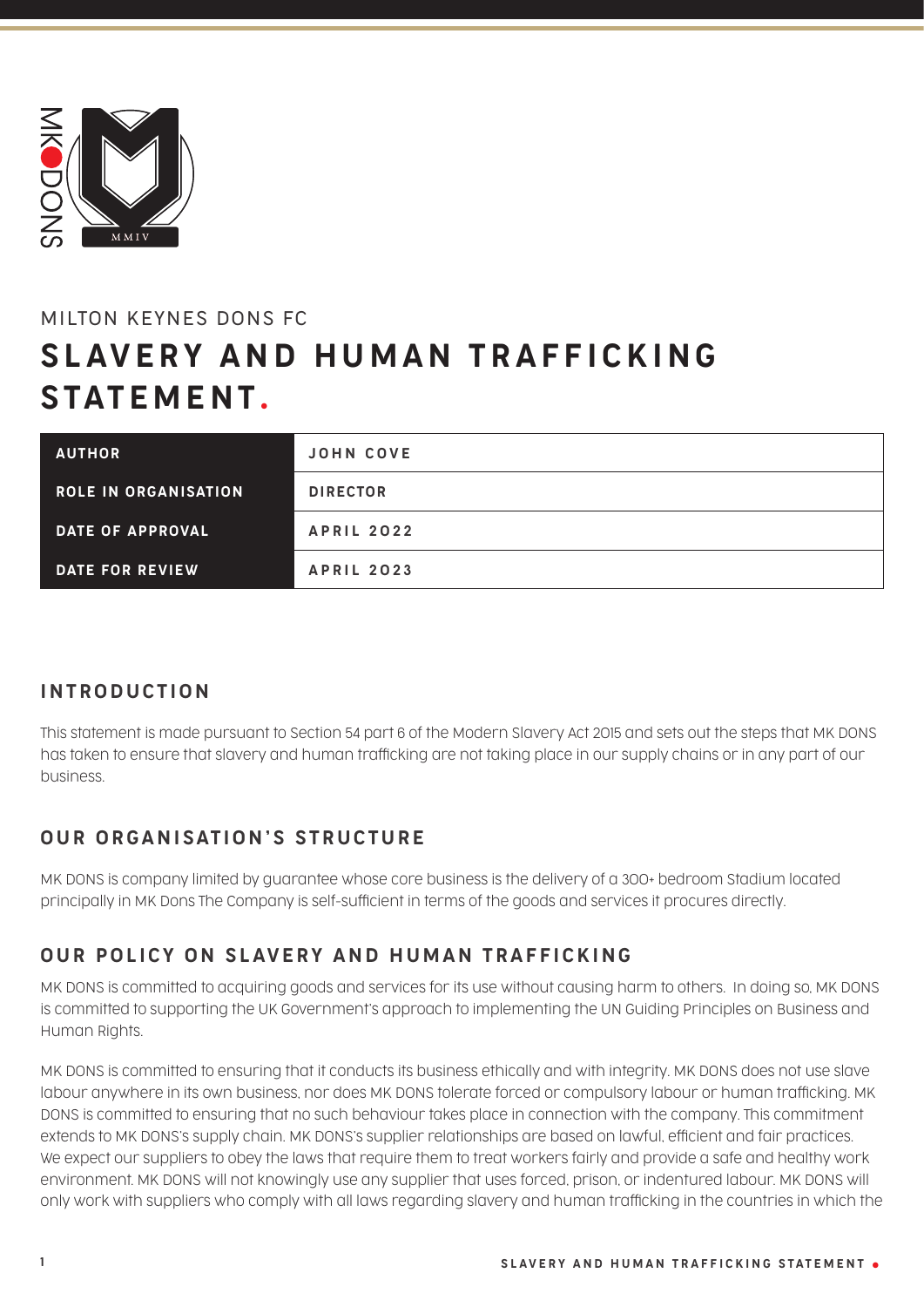

suppliers are doing business

In implementing this approach MK DONS supports the Base Code of the Ethical Trading Initiative:

- Employment is freely chosen
- Freedom of association and the right to collective bargaining are respected
- Working conditions are safe and hygienic
- Child labour shall not be used
- Living wages are paid
- Working hours are not excessive
- No discrimination is practiced
- Our employment contracts meet all the requirements of employment law
- No harsh or inhumane treatment is allowed

# OUR SUPPLY CHAINS

MK DONS's supply chains are managed under five "super-categories":

- Sport consumables and equipment
- Food and Beverages
- ICT equipment and services
- General goods and services
- Facility Hire

Our assessment at this time is that the principal areas which carry material risks are sport consumables and equipment, ICT and AV equipment.

# OUR POLICIES ON SLAVERY AND HUMAN TRAFFICKING

We are committed to ensuring that there is no modern slavery or human trafficking in our supply chains or in any part of our business. Preliminary work is under way on implementing our Anti-Slavery and Human Trafficking Policy which will reflect our commitment to acting ethically and with integrity in all our business relationships, and the implementation and enforcement of effective systems and controls to ensure slavery and human trafficking is not taking place in our supply chains.

# WHAT WE ARE DOING NOW

MK DONS's procurements follow one of three pathways: collaborative, through alliances with MK Dons, in-house tendering and contracting, using the Hilton procurement service. MK DONS actively engages with its partners to support the inclusion of ethical sustainability, including addressing slavery and human trafficking, in their procurement programmes.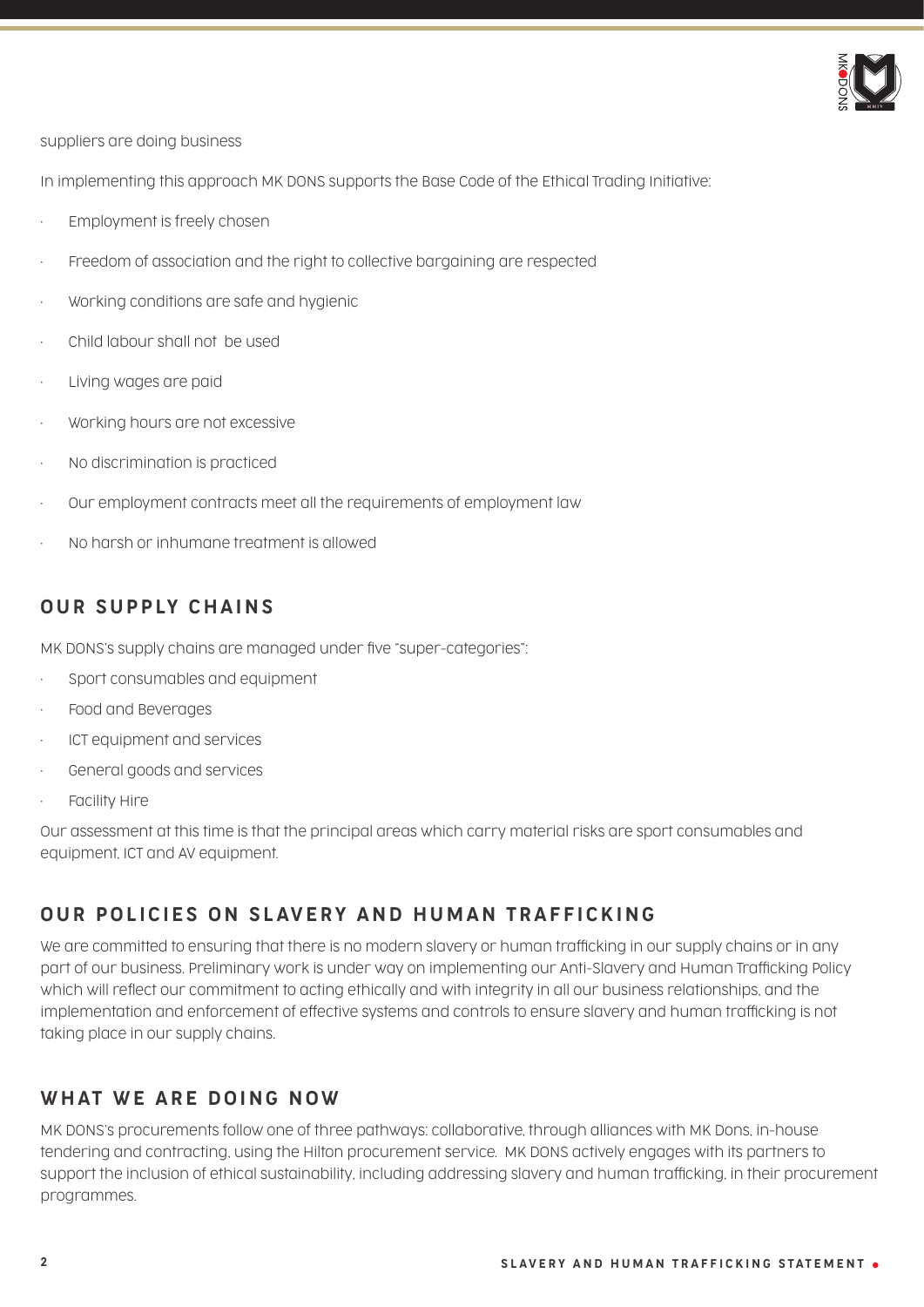

MK DONS's in-house tendering and contracting processes include some prequalification clauses. Our standard terms and conditions have clauses covering modern slavery and human trafficking. A sample clause is attached at Annexe 1

Ensuring that the Government's Right to Work policy is followed with strict compliance.

# WHAT WE ARE GOING TO DO IN THE FUTURE

As part of this reporting exercise in this and the coming years, MK DONS expresses its commitment to better understand its supply chains and working towards greater transparency and responsibility towards people working on them.

For contracts that we have awarded we will identify those supply chains which represent a medium to high risk of modern slavery, human trafficking, forced and bonded labour, and labour rights violations.

We will address Modern Slavery as a formal business risk that will be reviewed at quarterly meetings and owned by Executives within the business.

Review our procurement processes to identify Modern Slavery as a risk to be identified and assessed on supplier audits.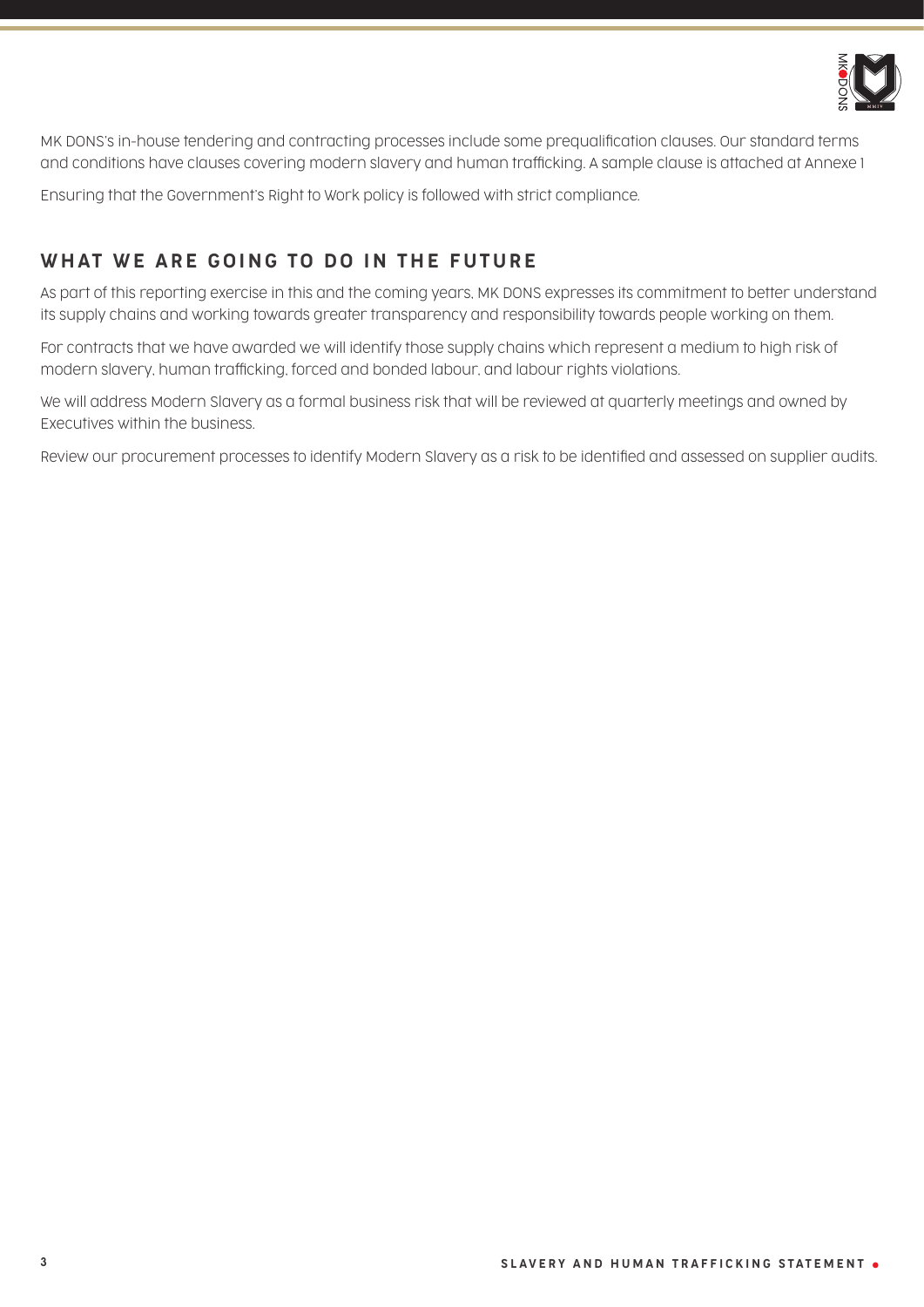

## ANNEXE 1

## Clause for Modern Slavery Act Compliance

## 1. COMPLIANCE WITH LAWS AND POLICIES

- 1.1 In performing its obligations under the agreement, the Supplier shall and shall ensure that each of its subcontractors shall:
	- (a) comply with all applicable laws, statutes, regulations in force from time to time including but not limited to the Modern Slavery Act 2015; and,
	- (b) take reasonable steps to ensure that there is no modern slavery or human trafficking in the Suppliers or subcontractors supply chains or in any part of their business

## 2. DUE DILIGENCE

- 2.1 The Supplier represents and warrants that:
	- (a) neither the Supplier nor any of its officers, employees or other persons associated with it:
		- (i) has been convicted of any offence involving slavery and human trafficking; and
		- (ii) having made reasonable enquiries, to the best of its knowledge, has been or is the subject of any inves tigation, inquiry or enforcement proceedings by any governmental, administrative or regulatory body regarding any offence or alleged offence of or in connection with slavery and human trafficking.

2.2 The Supplier shall implement due diligence procedures for its own suppliers, subcontractors and other participants to ensure that there is no slavery or human trafficking in its supply chains.

## 3. SUBCONTRACTING

3.1 The Supplier shall not subcontract its obligations under this agreement without the prior written consent of MK Dons.

3.2 In order to help MK Dons reach a decision on a proposed subcontract, the Supplier shall provide MK Dons with a copy of any proposed subcontract, together with any other information that MK Dons may reasonably require about the proposed subcontractor.

3.3 If MK Dons agrees that the Supplier may subcontract its obligations, the Supplier shall implement an appropriate system of due diligence designed to ensure the subcontractor complies with the principles of the Modern Slavery Act 2015 and that the subcontractor shall take reasonable steps to ensure that there is no modern slavery or human trafficking in the subcontractors supply chains or in any part of its business

## 4. REPORTS

4.1 The Supplier shall notify MK Dons as soon as it becomes aware of any actual or suspected slavery or human trafficking in a supply chain which has a connection with this Agreement.

4.2 The Supplier shall prepare and deliver to MK Dons no later than April each year, an annual slavery and human trafficking statement setting out the steps it has taken to ensure that slavery and human trafficking is not taking place in any of its supply chains or in any part of its business.